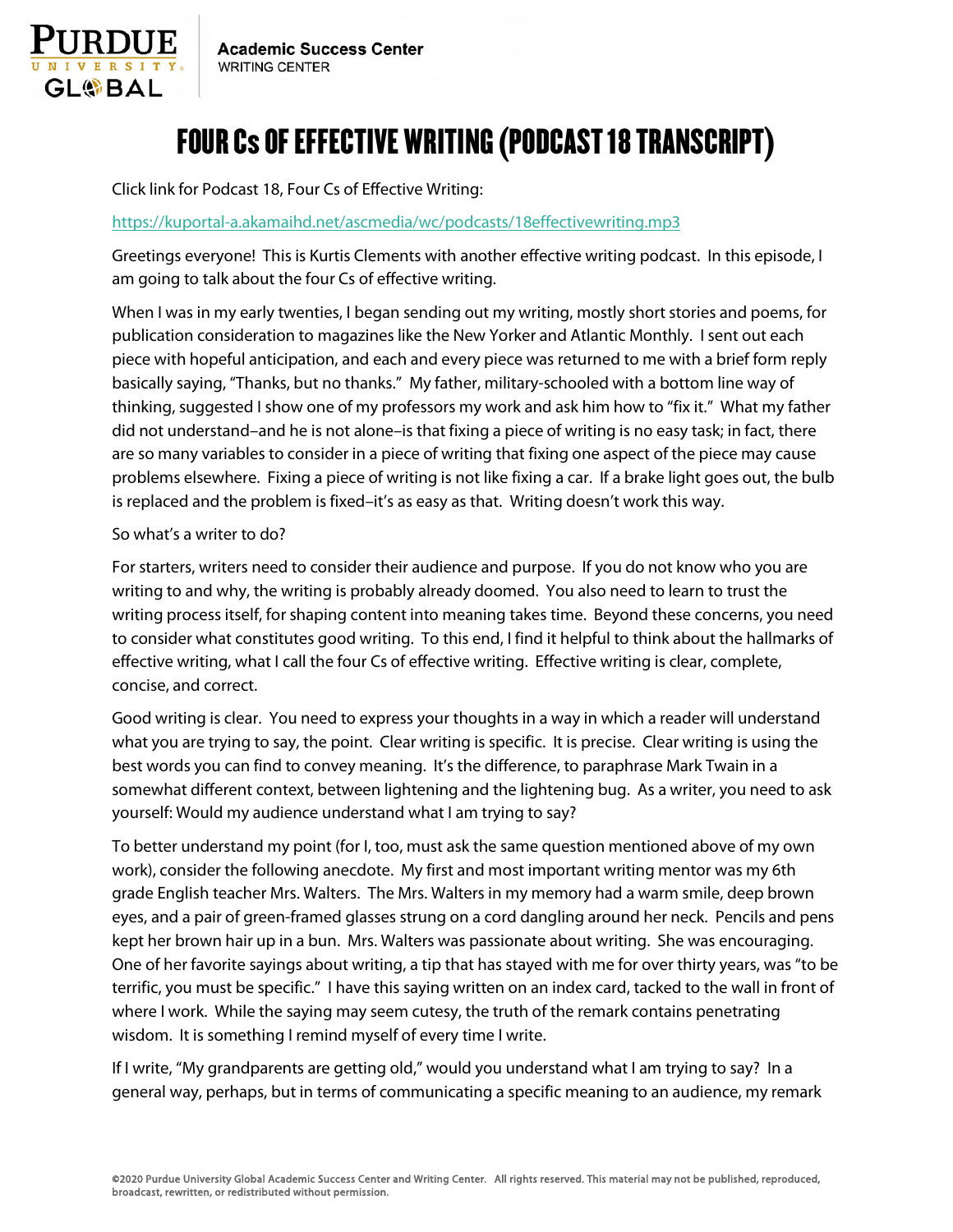

falls short, for it is not clear. What exactly do I mean by "old"? A more effective way to communicate my idea would require greater specificity in the words I use. In this case, if I write, "My grandparents are in their late eighties," you would have a much better understanding of my meaning.

Clarity, however, moves beyond words and must be applied to paragraphs and, indeed, to the composition as a whole. What writers need to consider here is how the sentences are organized to form paragraphs, and how the paragraphs are organized to form an essay. If you were going to give me directions to your house, how would you organize the content? Would you start in the middle? The end? In all likelihood, you would arrange the directions by some kind of chronology or sequence. To give directions clearly, you would start at point A, proceed to point B, then on to C, and so forth. Right? You would use words such as start, proceed, and then (as I do in this example) so that the order of the content is logical—I, or anyone else, could follow the directions and reach the destination.

For the writing to be clear, you need to present your content in a manner that is easy for the reader to follow and, therefore, understand. You need to use words that help guide the reader through a paragraph so that the point you are making is understandable—it is clear. These guide words (also called transitional expressions) are the glue to your content; they are the words that help you give order to your writing.

Effective writing is also complete in that you develop your ideas for an audience. You need to take your time and develop your points so that they make sense to someone else. You need to prove that what you say is true and that takes time; depending on your purpose, you will need to use examples, details, facts, quotes, statistics, and testimony to give meaning to your ideas. Complete writing is sustained writing.

As a way to understand the idea of being complete in your writing, think about this: Imagine it is summer. Late July. In New Orleans. If I were to state that it is snowing outside, would you believe me? Probably not, right. After all, it is July in New Orleans and the likelihood of snow is nil. But even beyond this fact, a statement with no proof, no development, is just an assertion. And an assertion is incomplete in the sense that it lacks sustained development. But what if after I said it's snowing out (remember, it's July in New Orleans!), I said, "Yup, it's snowing outside. I can see my next-door neighbor, Mr. Hibble, a slight man in his 70s, out in his driveway right now, shoveling. He's wearing a light yellow hat and tan gloves. And here comes the snow plow—will you listen to that clatter!" If I said all of that, you would be convinced, right? How could you not be?

While the above example is an exaggeration, the point should be clear: When you express yourself in writing, you need to develop your thoughts completely, taking your time and developing your point with specific, concrete details and examples so that you communicate meaning to an audience. That's the idea of being complete—show readers the snow!

The next of the four Cs of effective writing is the idea of being concise—of having your ideas understood quickly and easily. The idea of being concise, on the sentence level, is to use only the number of words necessary to convey meaning. Being concise does not suggest brevity; you do not want a lot of short, choppy sentences. If you need fifty words to say what you need to say, use fifty words. But if you can express the same idea with forty-four words, use forty-four words.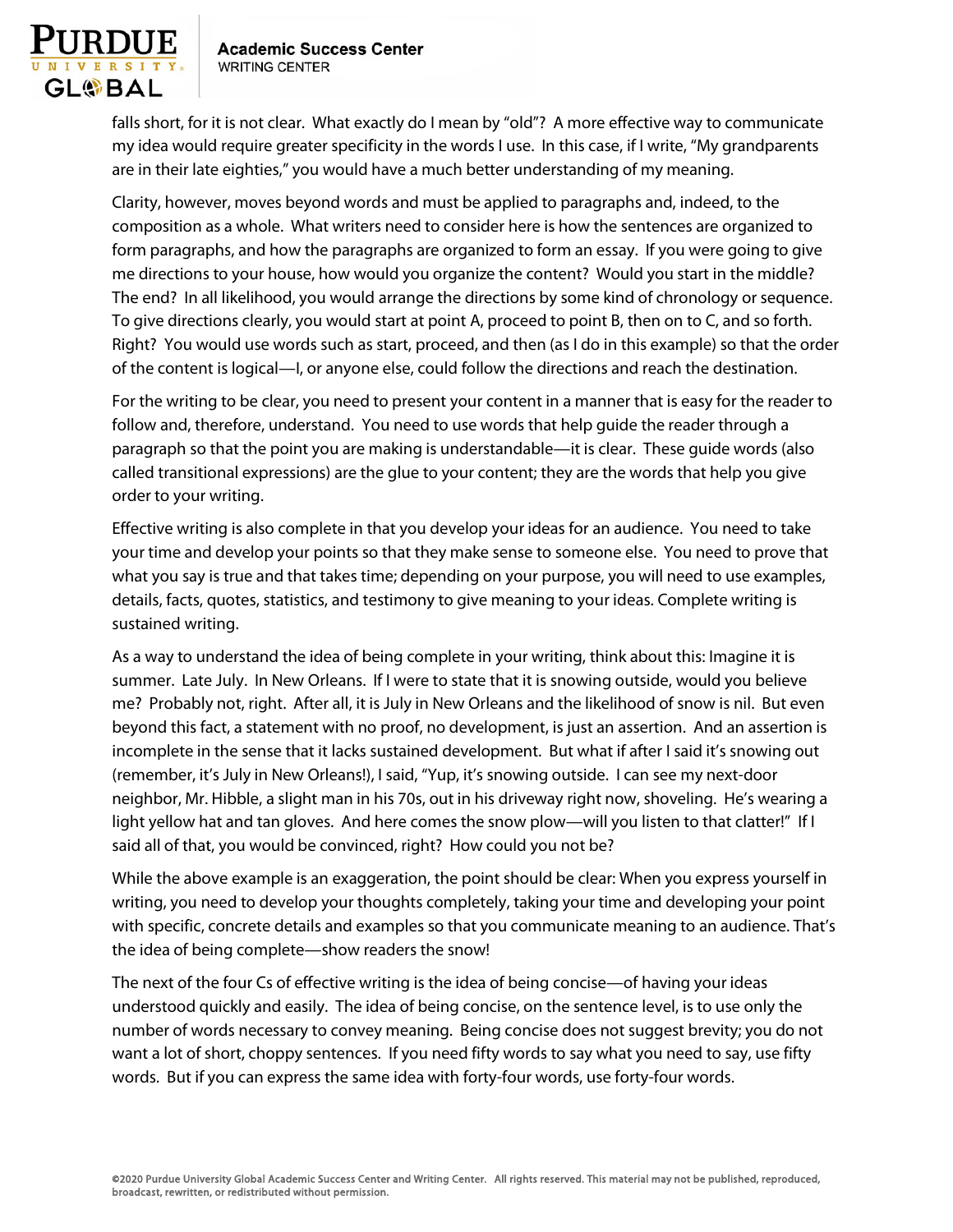

Concise writing is tight writing.

Here are a couple of examples to help you understand. Here's a sentence that's a bit wordy:

Wordy: The people who are in my writing group help me improve my work.

Tighter: The people in my writing group help me improve my work.

Sometimes all you need to do is cut dead wood—words that are hollow and simply taking up space. Sometimes, though, you will need to overhaul the entire sentence. Listen:

Wordy: The people who are in my writing group help me improve my work.

Tighter: The people in my writing group help me improve my work.

Even Tighter: My writing group helps me improve my work.

Did you hear the difference?

Let's listen to another example:

Wordy: It is baldness which has caused men to search unceasingly for centuries to find a remedy that would cure their plight.

And here is the same sentence written more concisely: For centuries, men have searched for a remedy for baldness.

Being concise also applies to paragraphs and the composition as a whole. What the writer needs to think about in these contexts is whether or not the information included is needed. Concise writing is unified writing insofar as the content that is included is relevant and necessary. All the information in a paragraph must contribute to the idea the writer is trying to express; otherwise, the content is superfluous and the paragraph lacks unity.

The last of the four Cs concerns correctness. Effective writing is correct in that the writer has taken the time to ensure the writing is free from as many possible errors as possible—errors not only of grammar, usage, and mechanics, but also of format and content. As a writer trying to communicate meaning to an audience, it is your responsibility to check and recheck your document for errors.

In terms of grammar, usage, and mechanics (or, GUM), you want to avoid major sentence errors. Such errors include

- Subject-verb agreement
- Pronoun reference agreement
- Comma splice
- Run-on (also called fused sentence)
- Fragments

These are "major" errors because they involve basic grammar and for most people, with a little practice, such errors can be conquered. (This topic might make for a good future podcast!)